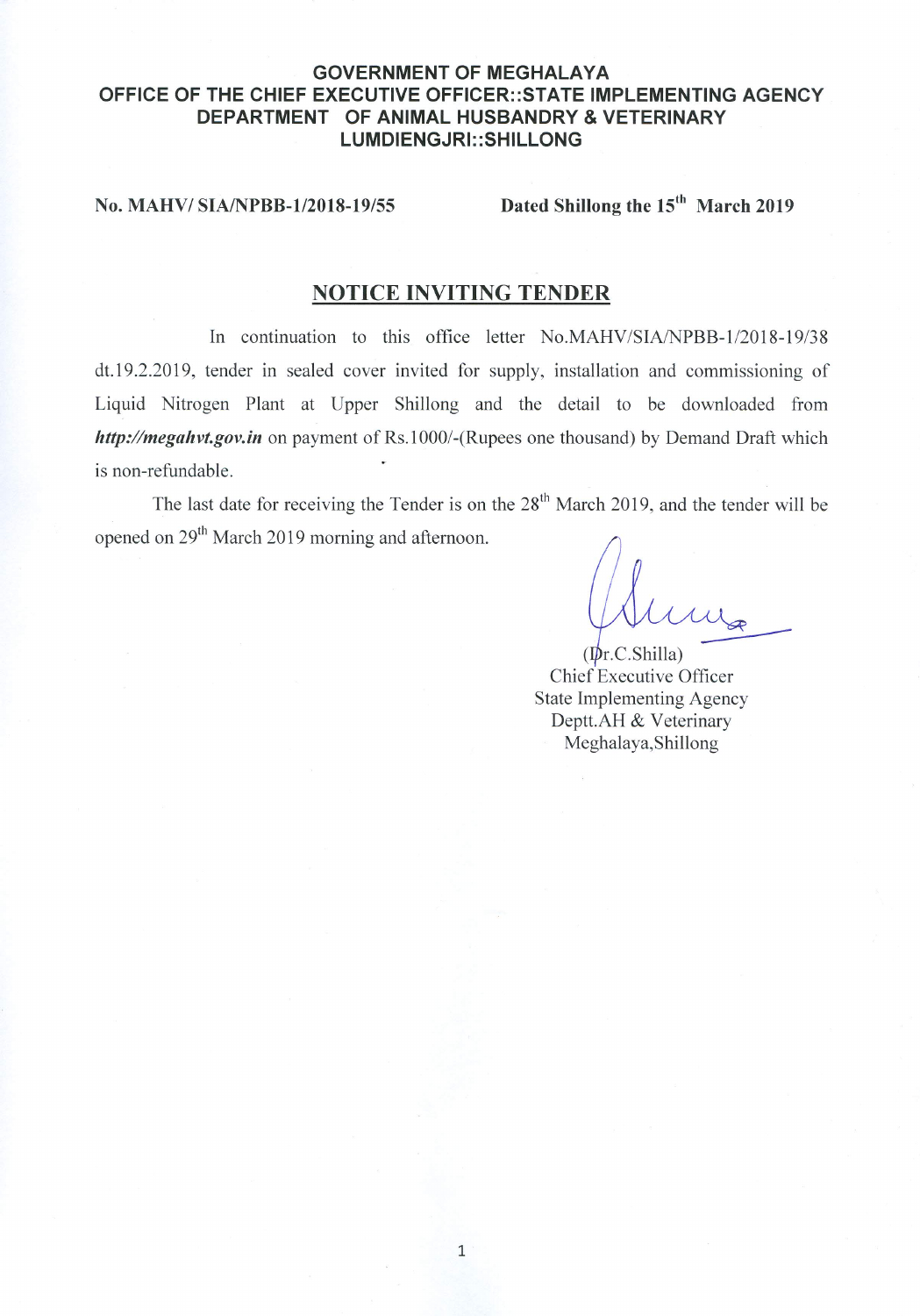#### **DISCLAIMER**

The Information contained in this Tender Notice document (NIT) or subsequently provided to Interested Parties, whether verbally or in documentary or any other form by or on behalf of STATE IMPLEMENTING AGENCY, DEPARTMENT OF ANIMAL HUSBANDRY & VETERINARY, GOVERNMENT OF MEGHALAYA, or any of their employees or advisors, is provided to Interested Parties on the terms and conditions set out in this NIT and such other terms and conditions subject to which such information is provided.

This NIT is not an agreement and is neither an offer nor invitation by CHIEF EXECUTIVE OFFICER, STATE IMPLEMENTING AGENCY, DEPARTMENT OF ANIMAL HUSBANDRY & VETERINARY, GOVERNMENT OF MEGHALAYA, to the prospective Parties or any other person. The purpose of this NIT is to provide Interested Parties with information that may be useful to them in making their Offers/Proposals pursuant to this NIT. This NIT includes statements, which reflect various assumptions and assessments arrived at by the STATE IMPLEMENTING AGENCY, DEPARTMENT OF ANIMAL HUSBANDRY & VETERINARY, GOVERNMENT OF MEGHALAYA, in relation to the Project. Such assumptions, assessments and statements do not purport to contain all the information that each Interested Party may require. This NIT may not be appropriate for all persons, and it is not possible for CHIEF EXECUTIVE OFFICER, STATE IMPLEMENTING AGENCY, DEPARTMENT OF ANIMAL HUSBANDRY & VETERINARY, GOVERNMENT OF MEGHALAYA, its employees or advisors to consider the investment objectives, financial situation and particular needs of each Interested Party who reads or uses this NIT. The assumptions, assessments, statements and information contained in this NIT, may not be complete, accurate, adequate or correct. Each Party should, therefore, conduct its own investigations and analysis and should check the accuracy, adequacy, correctness, reliability and completeness of the assumptions, assessments, statements and information contained in this NIT and obtain independent advice from appropriate sources.

Information provided in this NIT to the Interested Parties is on a wide range of matters, some of which may depend upon interpretation of law. The information given is not intended to be an exhaustive account of statutory requirements and should not be regarded as a complete or authoritative statement of law. The STATE IMPLEMENTING AGENCY, DEPARTMENT OF ANIMAL HUSBANDRY & VETERINARY, GOVERNMENT OF MEGHALAYA, accepts no responsibility for the accuracy or otherwise for any interpretation or opinion on law expressed herein.

THE STATE IMPLEMENTING AGENCY, DEPARTMENT OF ANIMAL HUSBANDRY & VETERINARY, GOVERNMENT OF MEGHALAYA, its employees and advisors make no representation or warranty and shall have no liability to any person, including any party under any law, statute, rules or regulations or tort, principles of restitution or unjust enrichment or otherwise for any loss, damages, cost or expense which may arise from or be incurred or suffered on account of anything contained in this NIT or otherwise, including the accuracy, adequacy, correctness, completeness or reliability of the NIT and any assessment, assumption, statement or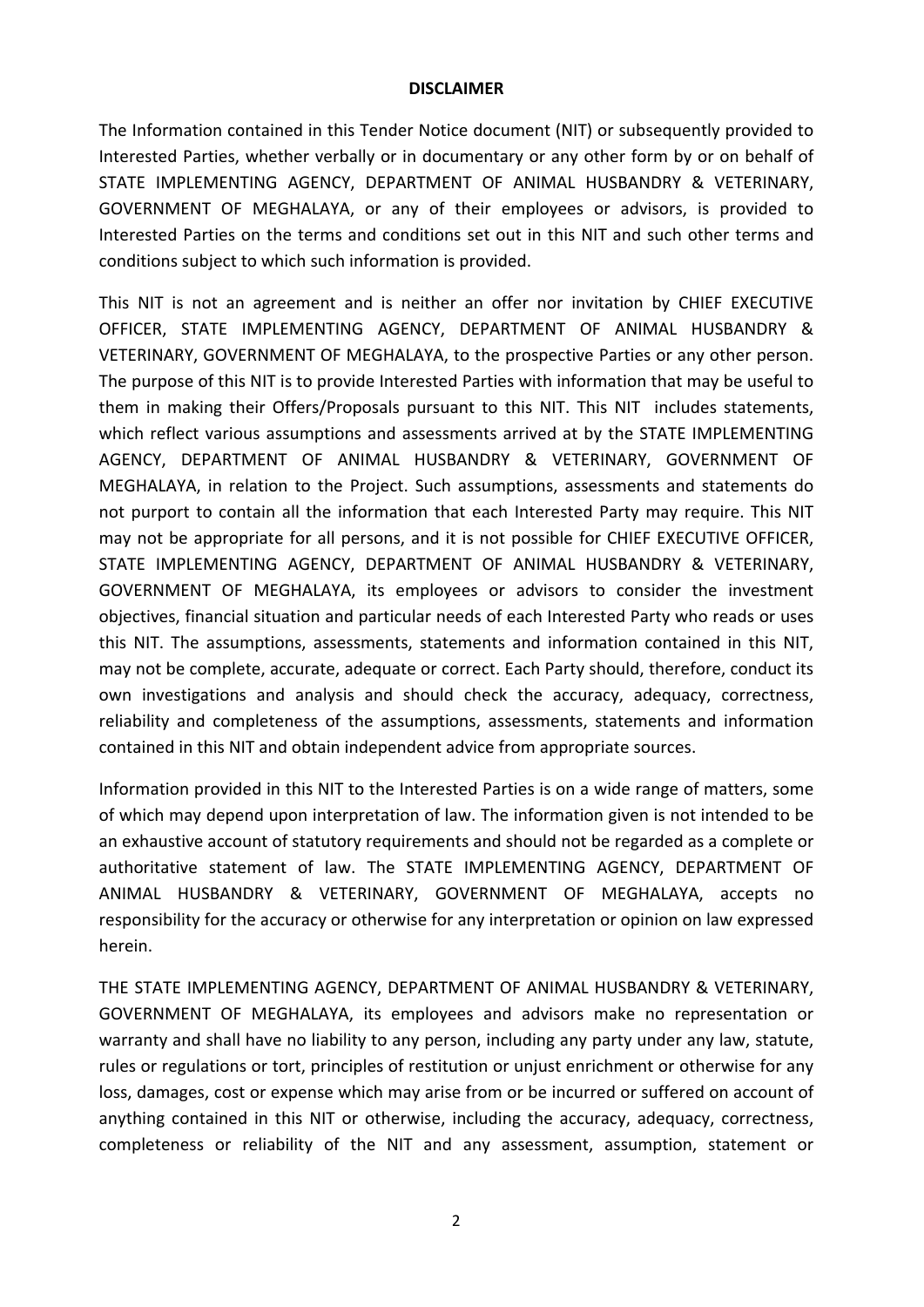information contained therein or deemed to form part of this NIT or arising in any way for participation in the Bidding Process.

THE STATE IMPLEMENTING AGENCY, DEPARTMENT OF ANIMAL HUSBANDRY & VETERINARY, GOVERNMENT OF MEGHALAYA, also accepts no liability of any nature whether resulting from negligence or otherwise howsoever caused arising from reliance of any Interested Parties upon the statements contained in this NIT. THE STATE IMPLEMENTING AGENCY, DEPARTMENT OF ANIMAL HUSBANDRY & VETERINARY, GOVERNMENT OF MEGHALAYA may in its absolute discretion, but without being under any obligation to do so, update, amend or supplement the information, assessment or assumptions contained in this NIT.

The Interested Party shall bear all its costs associated with or relating to the preparation and submission of its offer including but not limited to preparation, copying, postage, delivery fees, expenses associated with any demonstrations or presentations which may be required by THE STATE IMPLEMENTING AGENCY, DEPARTMENT OF ANIMAL HUSBANDRY & VETERINARY, GOVERNMENT OF MEGHALAYA, or any other costs incurred in connection with or relating to its offer. All such costs and expenses will remain with the Party.

Either the issue of this NIT or its submission by the Party does not vest any right in the Interested Party for being selected for award of the Project.

THE STATE IMPLEMENTING AGENCY, DEPARTMENT OF ANIMAL HUSBANDRY & VETERINARY, GOVERNMENT OF MEGHALAYA, reserves the right to reject all or any of the offers without assigning any reason whatsoever.

> **(Dr.C.Shilla) Chief Executive Officer State Implementing Agency Deptt.AH & Veterinary Meghalaya,Shillong Email: meghvety@gmail.com**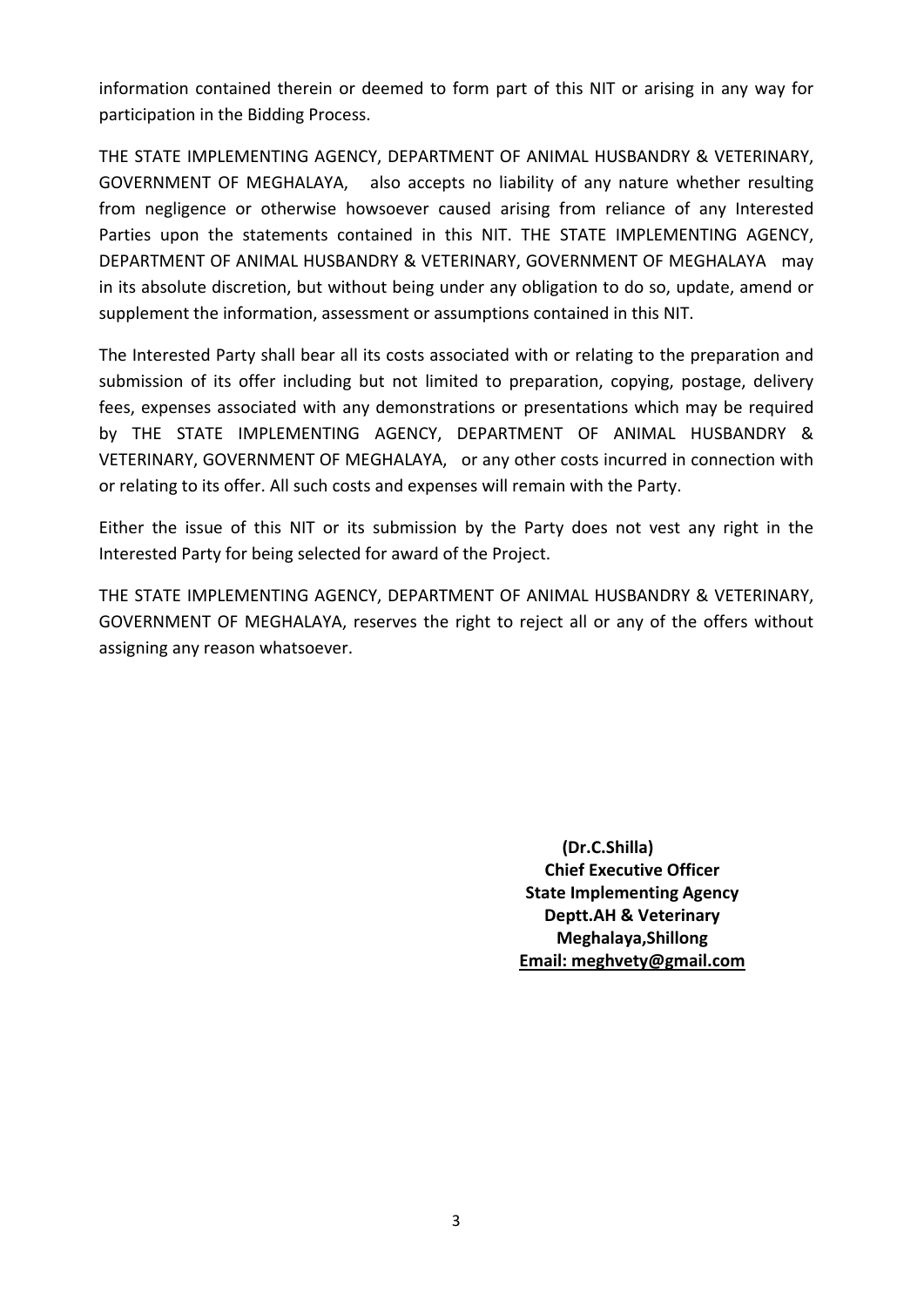# **Tender Notice for Supply , Installation and Commissioning of Liquid Nitrogen Plant at Upper Shillong, under Schemes of Department of Animal Husbandry & Veterinary, Government of Meghalaya**

# **1.Objectives:**

With the objective of augmenting milk production in the State and providing rich source of protein to its citizens of the State for a healthy tomorrow, and at the same time provide sustainable livelihood to dedicated entrepreneurs, the Government of Meghalaya through the Department of Animal Husbandry & Veterinary with the financial support from the Government of India under the **Rashtriya Gokul Mission** intends to strengthen the Artificial Insemination network and to install the Liquid Nitrogen Plant of 10 litres per hour.

With the intention of meeting the above aims and objectives the **State Implementing Agency(SIA)**, Department of Animal Husbandry & Veterinary, Government of Meghalaya which is the agency for executing the Scheme/Project for development of cattle in the State, intends to invite proposals from interested, reputed and qualified Company/Firms for supply and installation of Liquid Nitrogen Plant producing 10 litres per hour at the departmental Semen station located at Upper Shillong, East Khasi Hills District, Meghalaya.

The NIT should be accompanied by a refundable EMD of Rs. 100000/- (Rupees one lakh only) in the form of demand drafts drawn in favour of "**The Chief Executive Officer, Department of Animal Husbandry & Veterinary, Meghalaya, Shillong"**, payable at Shillong. The State Implementing Agency reserves the right to reject any /all applications without assigning any reasons thereof. The NIT document can be obtained from the office of the State Implementing Agency, Department of A.H & Veterinary, Lumdiengjri,Shillong between 11:00 hrs to 13:00 hrs on any working day before last date of submission of NIT or alternatively can be downloaded from our website: *[http://megahvt.gov.in](http://megahvt.gov.in/)* and on payment of Rs.1000/- nonrefundable in the form of a Bank draft for the cost of NIT Document.

The Proposals/NIT, should be addressed to **The Chief Executive Officer, Department of Animal Husbandry & Veterinary, Government of Meghalaya, Lumdiengjri, Shillong-793002**, and should reach before 3.00 P.M. on or before 28<sup>th</sup> March 2019.

> (Dr.C.Shilla) Chief Executive Officer State Implementing Agency Deptt.AH & Veterinary Meghalaya,Shillong **Email: meghvety@gmail.com**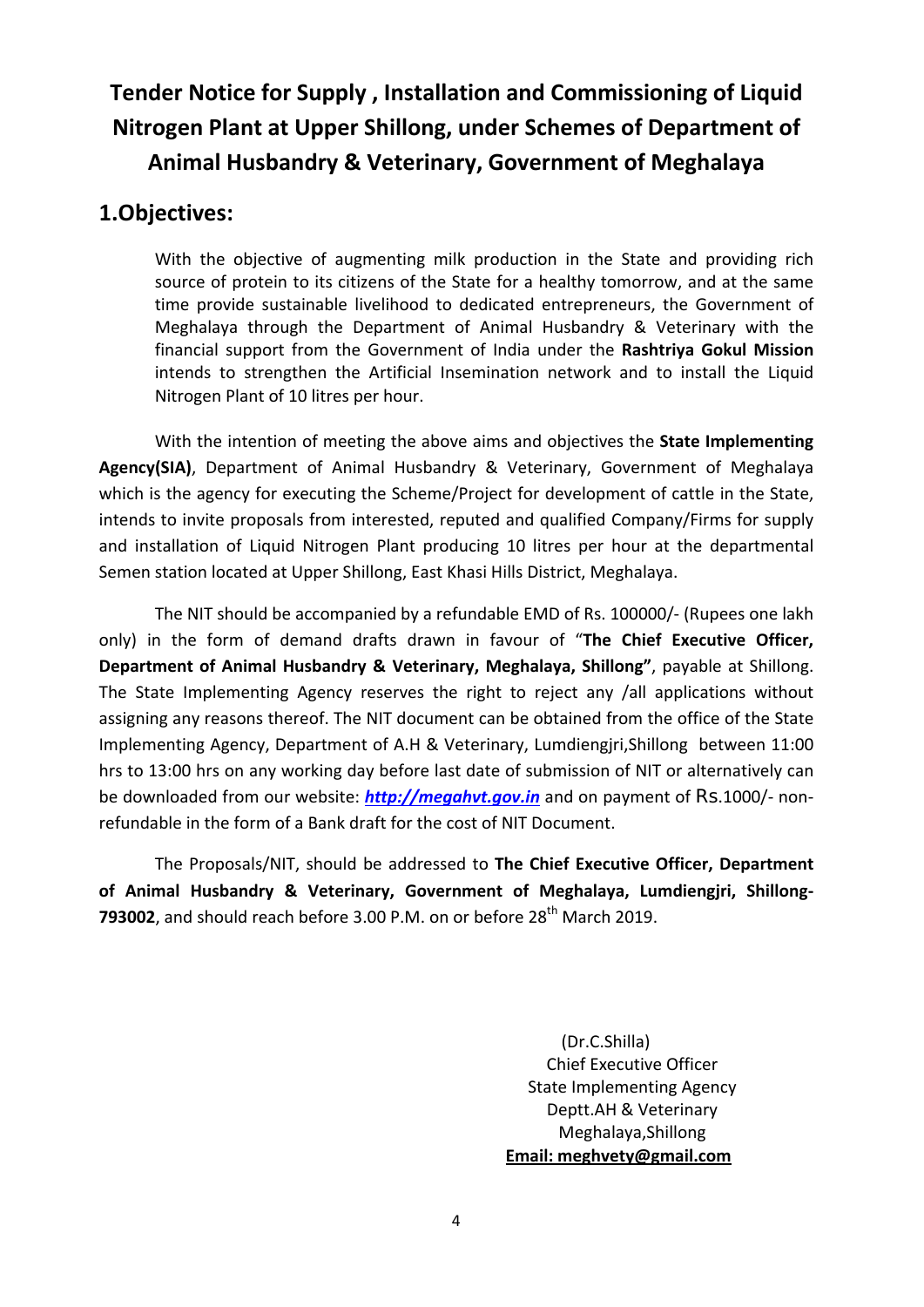#### **2. BROAD SCOPE OF WORK:**

- i. Bidder's scope of work and supply shall comprise supply of Liquid Nitrogen Plant of specified capacity, installation, test run and Commissioning to the satisfaction of the client at the cost of the selected bidder.
- ii. Bidder should declare and provide the list of similar plant supplied & installed in the country in particular to North Eastern Region.

## **3. ELIGIBILITY CRITERIA:**

Bidder intending to bid shall fulfill the following eligibility criteria:

- a) Shall be a Company/Firm who have successfully installed 3 such Liquid Nitrogen Plant in the past along with details.
- b) Should have proven *after sale services* especially in the region, and should make declaration in support to this.
- c) Proof of Financial Status in the form of balance sheet/ITR.
- **4. OUTPUTS:** The selected Bidder is expected to:
	- i. Propose a draft work-plan within 15 working days of the assignment in consultation with the State Implementing Agency. The draft work-plan should include the Plan of Action to undertake the assigned task for Supply, Installation and Commissioning of the Plant at a specified area.
	- ii. Any other information deemed proper on the part of the Bidder.

#### **5. BIDDING PROCEDURE:**

- i. The Bidder qualifying the above criterion shall submit the bids in two separate sealed envelopes.
- ii. Sealed **Envelope (A)** would include detailed **Technical Bid** as per **Annexure-I** and **EMD** (Earnest Money Deposit) along with detail declaration as per **Annexure-II** and also a brief history/background of their Company/Firm.
- iii. Sealed **Envelope (B)** would include the **Price Bid** as per **Annexure-III**
- iv. Both Envelope A and Envelope B must then be placed in one larger envelope(sealed) superscribing "**Supply & Installation of LN Plant for Department of A.H & Veterinary**"addressed to the Chief Executive Officer, State Implementing Agency, Department of Animal Husbandry & Veterinary,Meghalaya,Lumdiengjri,Shillong-793002.
- v. Unsealed materials will not be accepted.
- vi. Bids must be written in English.
- vii. **Price should be quoted both in Indian Rupee and Foreign currency** [both in figure and in words].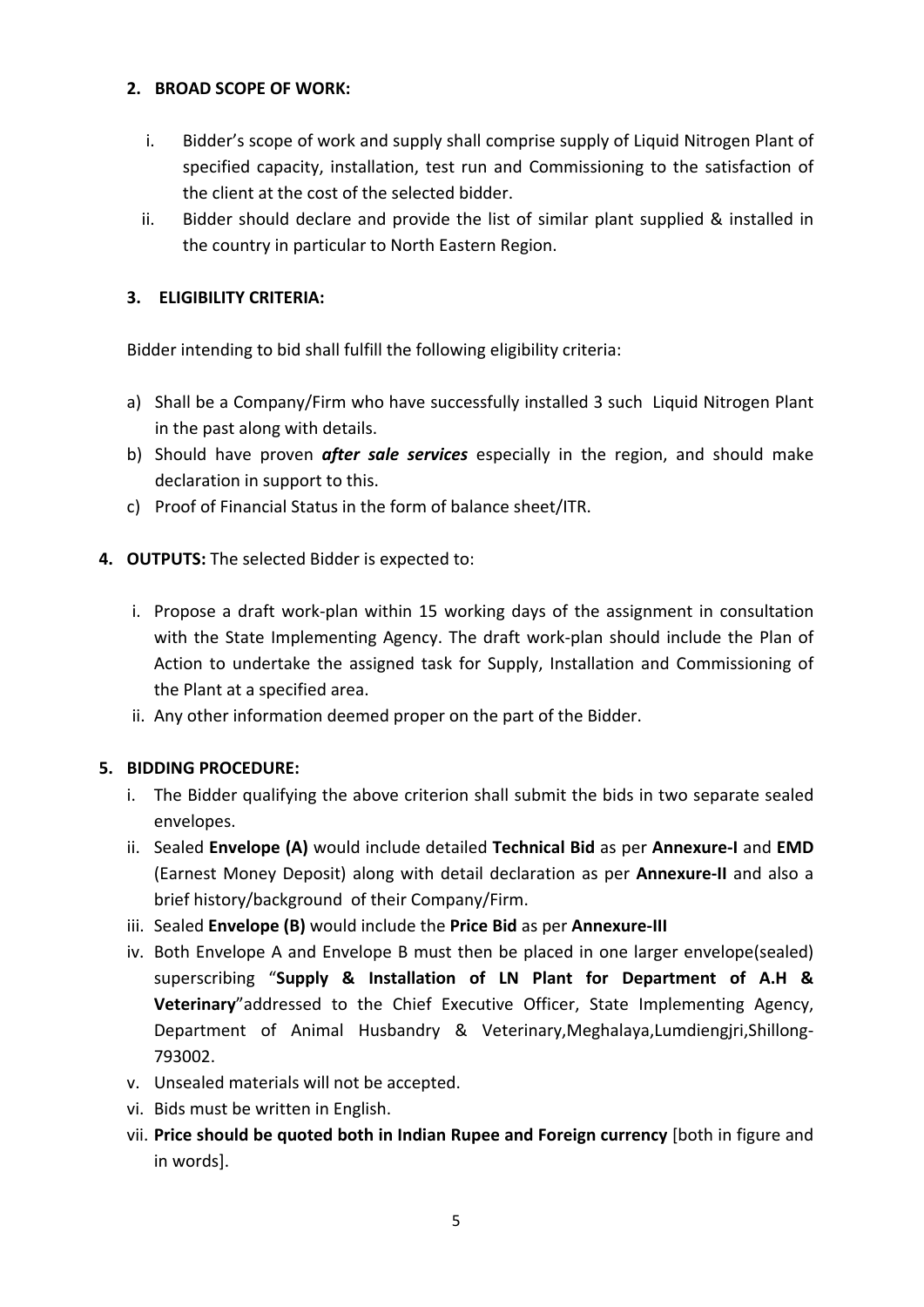- viii.Any Bid received after the deadline for submission of Bid will be rejected outright and bidder will have to collect their bid document at their own expenses.
- ix. Tender will be opened on the  $29<sup>th</sup>$  March 2019 morning.

## **6. DOCUMENTS TO BE SUBMITTED WITH THE BID:**

- **I.** Notice Inviting Tender(NIT) as per detail specification at **Annexure-I**
- II. EMD in the form of Demand Draft.
- III. History/Background of the Company/Firm.
- IV. Infrastructure and other facilities available with the Company/Firm whether in the country or abroad.
- V. Details of similar assignment done by the bidder whether in the State or nearby State ( to be supported by document ).
- VI. Experience in carrying out related NIT assignments, value of work rendered (on-going/ executed) with the names and addresses of such clients.
- VII. Detail of Financial status of applicant.
- VIII. Details of educational qualification and experience details of key personnel being proposed to handle the project.
	- IX. Accreditation/quality certification (if any) of the Company/Firm.
	- X. Last 5 years balance sheet/audited statement of accounts.
- XI. Authenticated copy of certificates of incorporation/registration and Memorandum of Association/Articles of Association/Trust Deed/Constitution of the Company.
- XII. Authenticated copy of Service tax registration certificate.
- XIII. Authenticated copy of Income tax clearance.

The applicant in addition to furnishing complete information with the documents shall furnish a complete document on the proposed approach and work plan for rendering the services asked for.

Every sheet of NIT document and all forms/Annexures complete in all respect shall be signed by the person/persons duly authorized to sign on behalf of the applicants as a token of having understood and accepted all terms and conditions mentioned in NIT document. Any /all corrections made in the offer shall be duly authenticated by the signature of the authorized signatory.

## **7.Period of Validity of Bids:**

- **i.** Validity of Bids shall be 18 months after the date of bid opening. A bid valid for a shorter period shall be rejected by the STATE IMPLEMENTING AGENCY, DEPARTMENT OF ANIMAL HUSBANDRY & VETERINARY as non-responsive.
- **ii.** In exceptional circumstances, STATE IMPLEMENTING AGENCY, DEPARTMENT OF ANIMAL HUSBANDRY & VETERINARY may solicit the Bidder's consent to an extension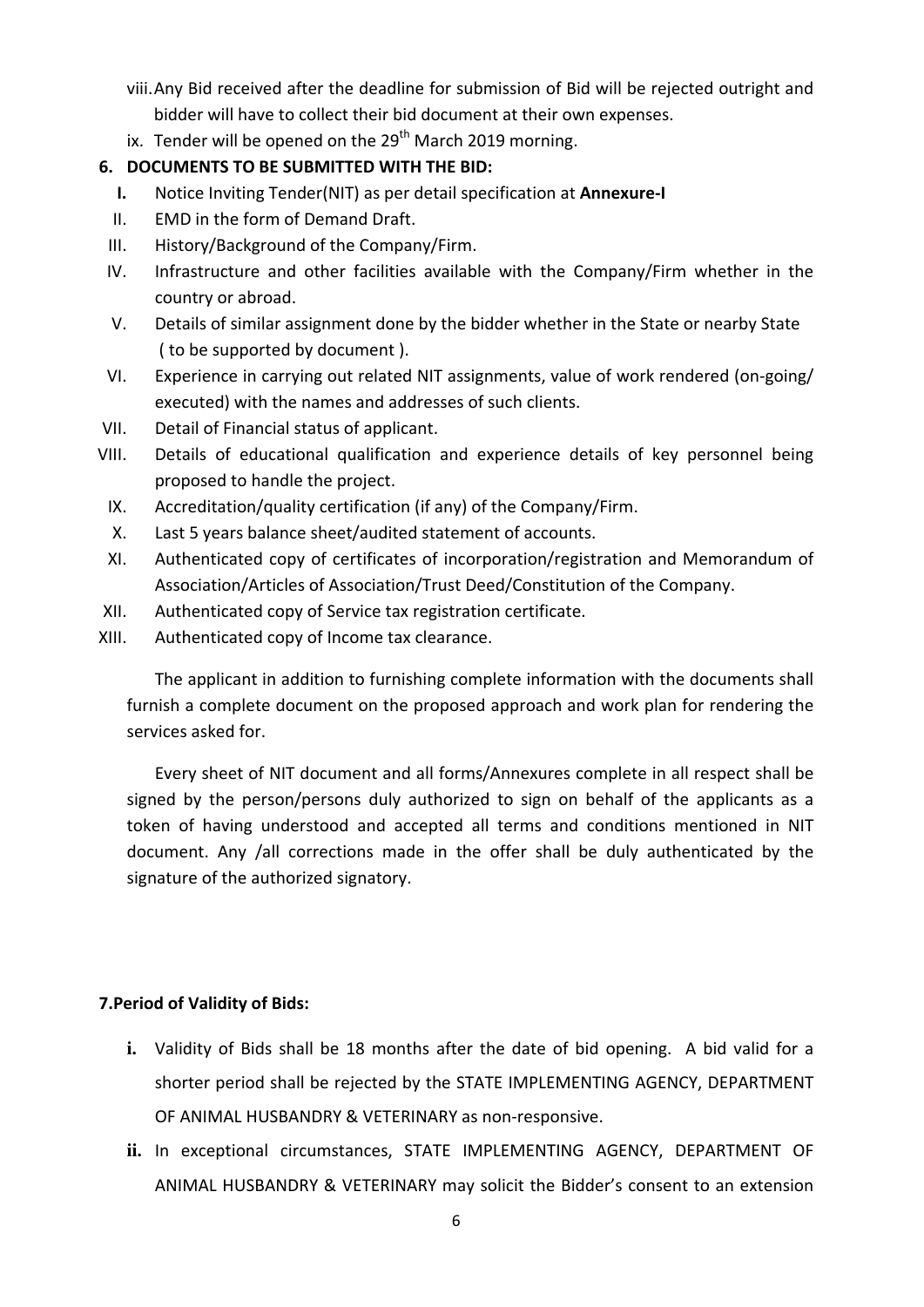of the period of validity. The request and the responses thereto shall be made in writing. The Earnest Money provided shall also be suitably extended. A Bidder may refuse the request without forfeiting its Earnest Money. A Bidder granting the request will not be permitted to modify its bid condition.

#### **8.Earnest Money Deposit(EMD):**

- i. The Bidder shall furnish, as a part of its bid, Earnest Money of **Rs.1.00Lakh** for general category bidder & **Rs.50 thousand** in case of tribal bidder.
- ii. The Earnest Money is required to protect the STATE IMPLEMENTING AGENCY, DEPARTMENT OF ANIMAL HUSBANDRY & VETERINARY against the risk of Bidder's conduct, which would warrant the security's forfeiture.
- iii. The Earnest Money shall be in the form of Demand Draft pledged in favour of the Chief Executive Officer, State Implementing Agency, Department of Animal Husbandry & Veterianry, Meghalaya payable at Shillong
- iv. Any bid not accompanied by Earnest Money will be rejected.
- v. Unsuccessful Bidder's Earnest Money will be discharged or returned as promptly as possible as but not later than ninety (90) days.
- vi. The successful Bidder's Earnest Money will be released upon the Bidder signing the contract.
- vii. The Earnest Money may be forfeited:
	- a. if a Bidder withdraws its bid during the period of bid validity specified by the Bidder on the Bid Form; or
	- b. In case of a successful Bidder, fails to sign the contract.

#### **9. Terms & Conditions:**

- i. The bidder must have successfully completed installation and commissioning of at least 3 such Liquid Nitrogen Plant in the past with details.
- ii. The rates quoted should be valid for a period of at least 18 months from the date of opening of bids.

#### **10. Award Criteria:**

i. The STATE IMPLEMENTING AGENCY, DEPARTMENT OF ANIMAL HUSBANDRY & VETERINARY will award the contract to the successful Bidder (L1) whose bid has been determined to be substantially responsive and finalized based on the suitability with reference to the prescribed criteria and competitiveness of the price quoted provided further that the Bidder is determined to be qualified to perform the contract satisfactorily. However, if the terms and conditions are not found as per the prescribed norms, the claim of the lowest quote (L1) will be ignored.

ii. **In case of Successful Non-tribal bidder, they will have to produce trading license from respective Autonomous District Council.**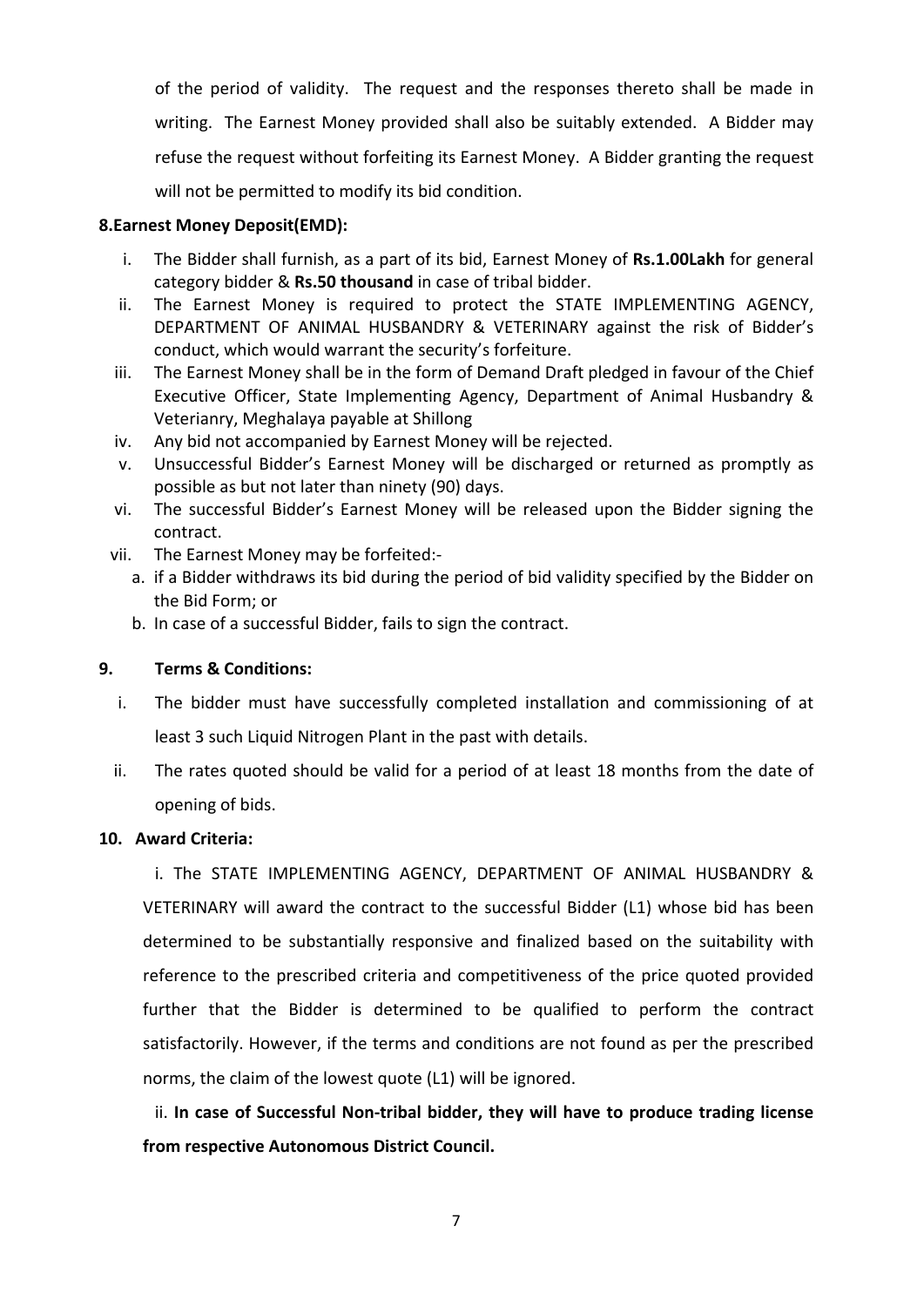# **11. STATE IMPLEMENTING AGENCY, DEPARTMENT OF ANIMAL HUSBANDRY & VETERINARY**

#### **Right to accept any Bid and to reject any or all Bids**

The STATE IMPLEMENTING AGENCY, DEPARTMENT OF ANIMAL HUSBANDRY & VETERINARY, MEGHALAYA reserves the right to accept or reject any bid, and to annul bid process and reject all bids at any time prior to contract award, without thereby incurring any liability to the affected Bidder or bidders or any obligation to inform the affected Bidder or bidders of the grounds for the STATE IMPLEMENTING AGENCY, DEPARTMENT OF ANIMAL HUSBANDRY & VETERINARY's action.

#### **12. Notification of award:**

- i. Prior to the expiration of the period of bid validity, the STATE IMPLEMENTING AGENCY, DEPARTMENT OF ANIMAL HUSBANDRY & VETERINARY will notify the successful L1 Bidder in writing by registered letter or by email, to be confirmed in writing by registered letter, that its bid has been accepted.
- ii. The notification of award will constitute the formation of the contract.
- iii. Upon the successful Bidder's furnishing of the contract the STATE IMPLEMENTING AGENCY, DEPARTMENT OF ANIMAL HUSBANDRY & VETERINARY will promptly notify each unsuccessful Bidder and will discharge its Earnest Money.

#### **13. Signing of Contract**

The supplier, on award of the contract should execute an agreement **with STATE IMPLEMENTING AGENCY, DEPARTMENT OF ANIMAL HUSBANDRY & VETERINARY,MEGHALAYA** on non-judicial stamp paper of Rs.100/-(Rupees one hundred)at the expense of the supplier incorporating the **terms and conditions.**

#### **14. Security Money**

- **i.** Within fifteen (15) days of receipt of the Notification of contract award, the successful bidder shall furnish to the STATE IMPLEMENTING AGENCY, DEPARTMENT OF ANIMAL HUSBANDRY & VETERINARY the Security Deposit at the rate of 2% of the value of supply order.
- **ii.** The Security Deposit shall be in one of the following forms: (a) Bank Guarantee, issued by a reputable bank or a Demand Draft payable to The STATE IMPLEMENTING AGENCY, DEPARTMENT OF AH & VETERINARY,Meghalaya,Shillong.
- **iii.** The proceeds of the Security Deposit shall be payable to the STATE IMPLEMENTING AGENCY, DEPARTMENT OF ANIMAL HUSBANDRY & VETERINARY, MEGHALAYA as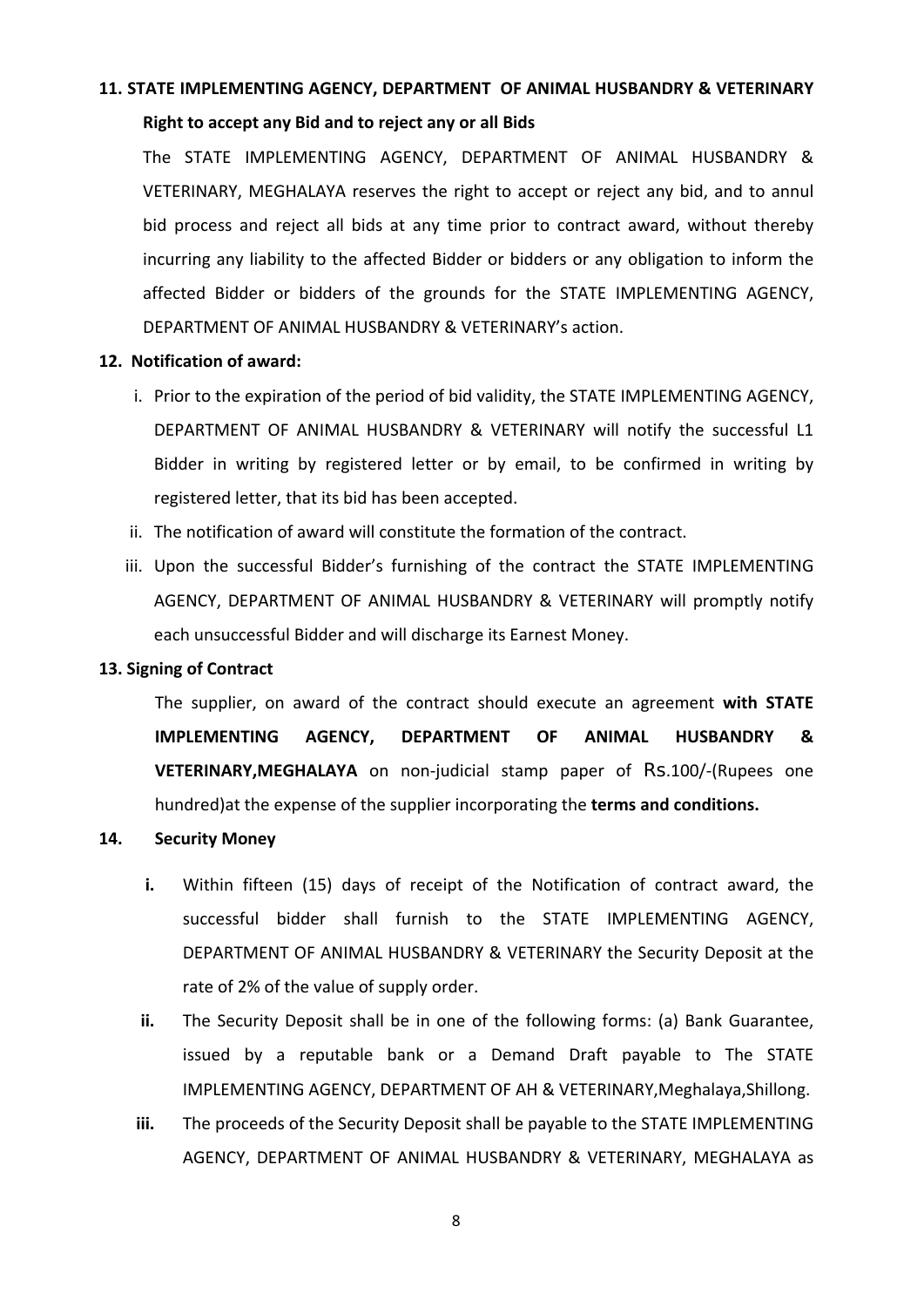compensation for any loss resulting from the Supplier's failure to complete the obligations under the contract.

- iv. Failure of the successful Bidder (L1) to sign the contract and/or furnish the Security Deposit shall constitute sufficient grounds for the annulment of the award and forfeiture of the Earnest Money, in which event the STATE IMPLEMENTING AGENCY, DEPARTMENT OF ANIMAL HUSBANDRY & VETERINARY may make the award to the next lowest evaluated Bidder (L2) or call for new bids.
- **v.** The Security Deposit will be released by the STATE IMPLEMENTING AGENCY, DEPARTMENT OF ANIMAL HUSBANDRY & VETERINARY and returned to the Supplier not later than 90 days following the date of completion of the Supplier's performance obligations under the contract.

#### **15. PENALTY CLAUSE**

For non-performance/delayed performance, the following penalties may be imposed on the successful bidder:

- (i) Forfeiture of Security Deposit.
- (ii) Deduction of 5% of fees for each week of delay.

#### **16. Resolution of Disputes**

- **i.** The STATE IMPLEMENTING AGENCY, DEPARTMENT OF ANIMAL HUSBANDRY & VETERINARY and the Company/Firm shall make every effort to resolve amicably by direct informal negotiation any disagreement or dispute arising between them under or in connection with the contract, **failing which either party may approach a competent court having jurisdiction to resolve the dispute. In connection with the Notice Inviting Tender(NIT), cases have to be filed in a court at Shillong.**
- **ii.** For resolution of disputes, appropriate legal action shall be initiated in consultation with Law Department, Government of Meghalaya. Relevant sections of Indian laws as amended from time to time shall be applicable and binding on the bidder.

#### **17. Standards:**

The services provided under this contract shall conform to the standards mentioned in the Technical Specifications.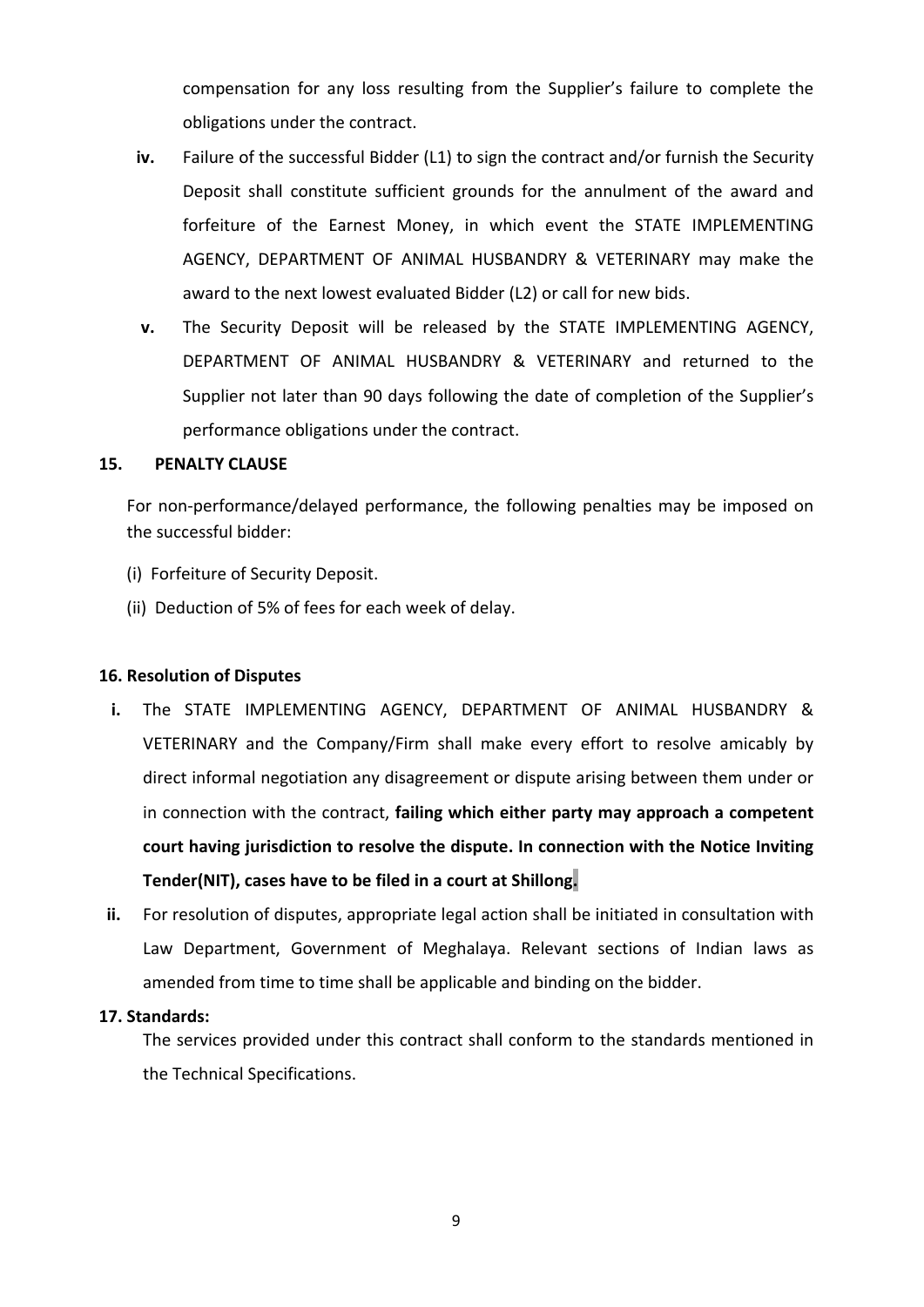#### **18**. **Acceptance:**

Acceptance both provisional and final regarding the bid will be by the CHIEF EXECUTIVE OFFICER, STATE IMPLEMENTING AGENCY, DEPARTMENT OF AH & VETERINARY, GOVERNMENT OF MEGHALAYA or his authorized representative.

#### **19**. **AMENDMENT TO EOI:**

At any time prior to the last date of receipt of bids STATE IMPLEMENTING AGENCY, DEPARTMENT OF ANIMAL HUSBANDRY & VETERINARY, may for any reason, whether at its own initiative or in response to a clarification requested by a prospective bidder, modify the EOI document by an amendment. In order to provide prospective bidder reasonable time in which to take the amendment into account in preparing their bids, the STATE IMPLEMENTING AGENCY, DEPARTMENT OF ANIMAL HUSBANDRY & VETERINARY may at its discretion, extend the last date for receipt of bids and/or make other changes in the requirements set out in the invitation to EOI.

> (Dr.C.Shilla) Chief Executive Officer State Implementing Agency Deptt.AH & Veterinary Meghalaya,Shillong **Email: meghvety@gmail.com**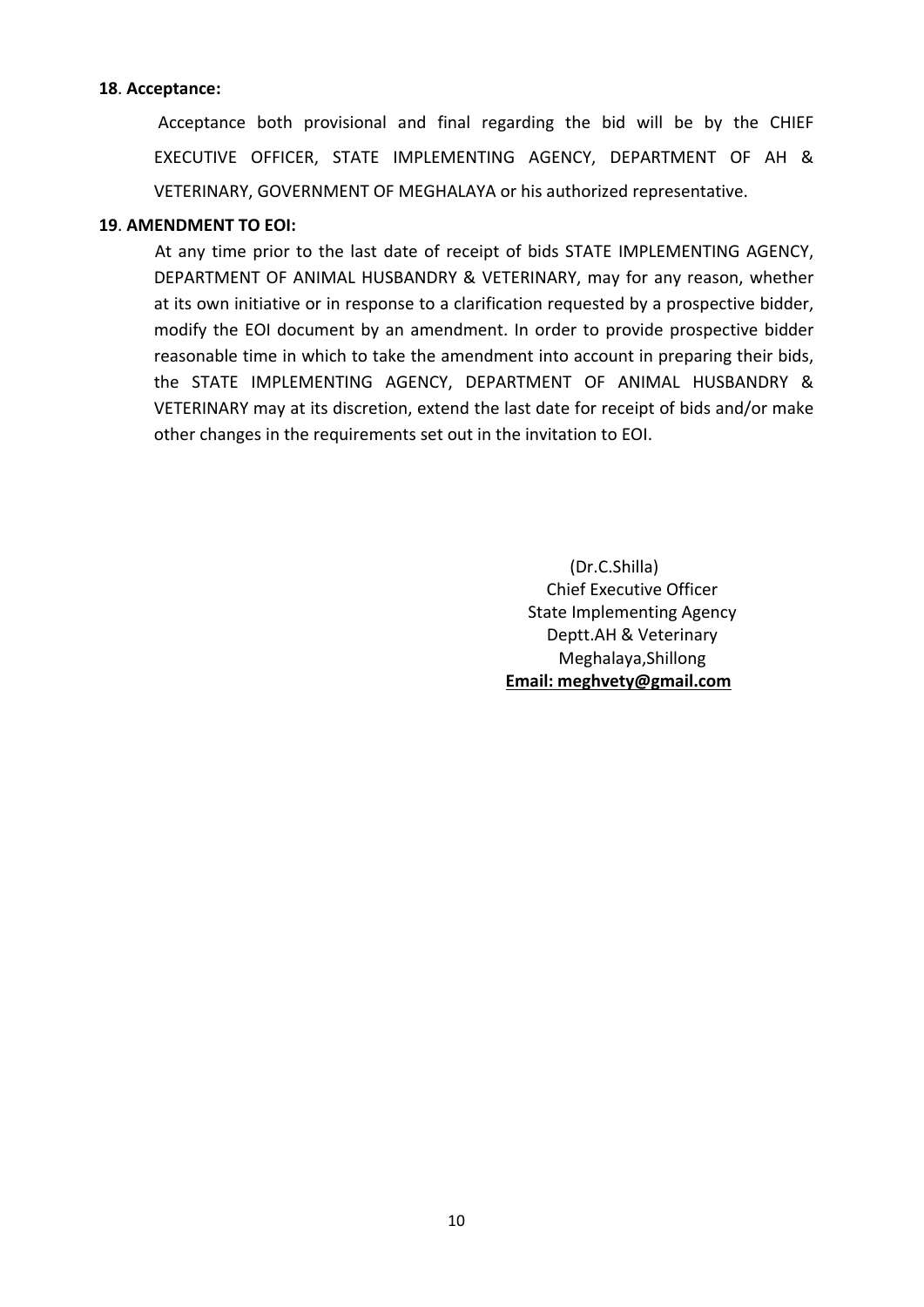### **ANNEXURE I**

# **Technical Specification for LN Plant For Meghalaya**

| SI.<br><b>No</b> | <b>Particular</b>                       | <b>Desirable Technical</b><br><b>Specification</b> | At par/<br>To be mentioned |
|------------------|-----------------------------------------|----------------------------------------------------|----------------------------|
| 1.               | <b>Production Capacity</b>              | 10 usable litres/hour at                           |                            |
|                  |                                         | atmospheric pressure                               |                            |
| 2.               | Purity                                  | 99% at 1 barg                                      |                            |
| 3.               | <b>Storage Vessel Pressure</b>          | $0.3$ to 5 barg                                    |                            |
| 4                | Start up Time                           | Less than 10 minute                                |                            |
| 5                | Restart after Power failure             | Auto restart within 10 minute                      |                            |
| 6                | <b>Storage Capacity</b>                 | Not less than 500 litre                            |                            |
| $\overline{7}$   | <b>Nominal Operating</b>                | Temperatures/RH/Voltage/                           |                            |
|                  | Conditions                              | Frequency                                          |                            |
| 8                | Nitrogen Liquefaction                   | <b>Mention Technology</b>                          |                            |
| 9                | Nitrogen Gas Separation                 | <b>Mention Technology</b>                          |                            |
| 10               | Power consumption                       | To indicate all accessories<br>with break up       |                            |
| 11               | <b>External Cooling Water</b><br>Supply | To indicate                                        |                            |
| 12               | Space consumption                       | To indicate                                        |                            |
| 13               | <b>System Diagnostics</b>               | Mention the system                                 |                            |
| 14               | Maintenance Interval                    | Number of hours of                                 |                            |
| 15               |                                         | operation                                          |                            |
|                  | Defrosting/Purging                      | Mention the system                                 |                            |
| 16               | <b>Operation &amp; Control</b>          | Fully automatic- mention                           |                            |
|                  |                                         | switch system & operation                          |                            |
| 17               | Noise Level                             | Mention dBA                                        |                            |
| 18               | <b>After Sales Service</b>              | Indicate Maximum response<br>time                  |                            |
| 19               | <b>Delivery Period</b>                  | From the date of                                   |                            |
|                  |                                         | Procurement order                                  |                            |
| 20               | Accessories & spare parts               | To indicate                                        |                            |
| 21               | <b>Warranty Period</b>                  | To mention                                         |                            |

### **Signature & Seal with date**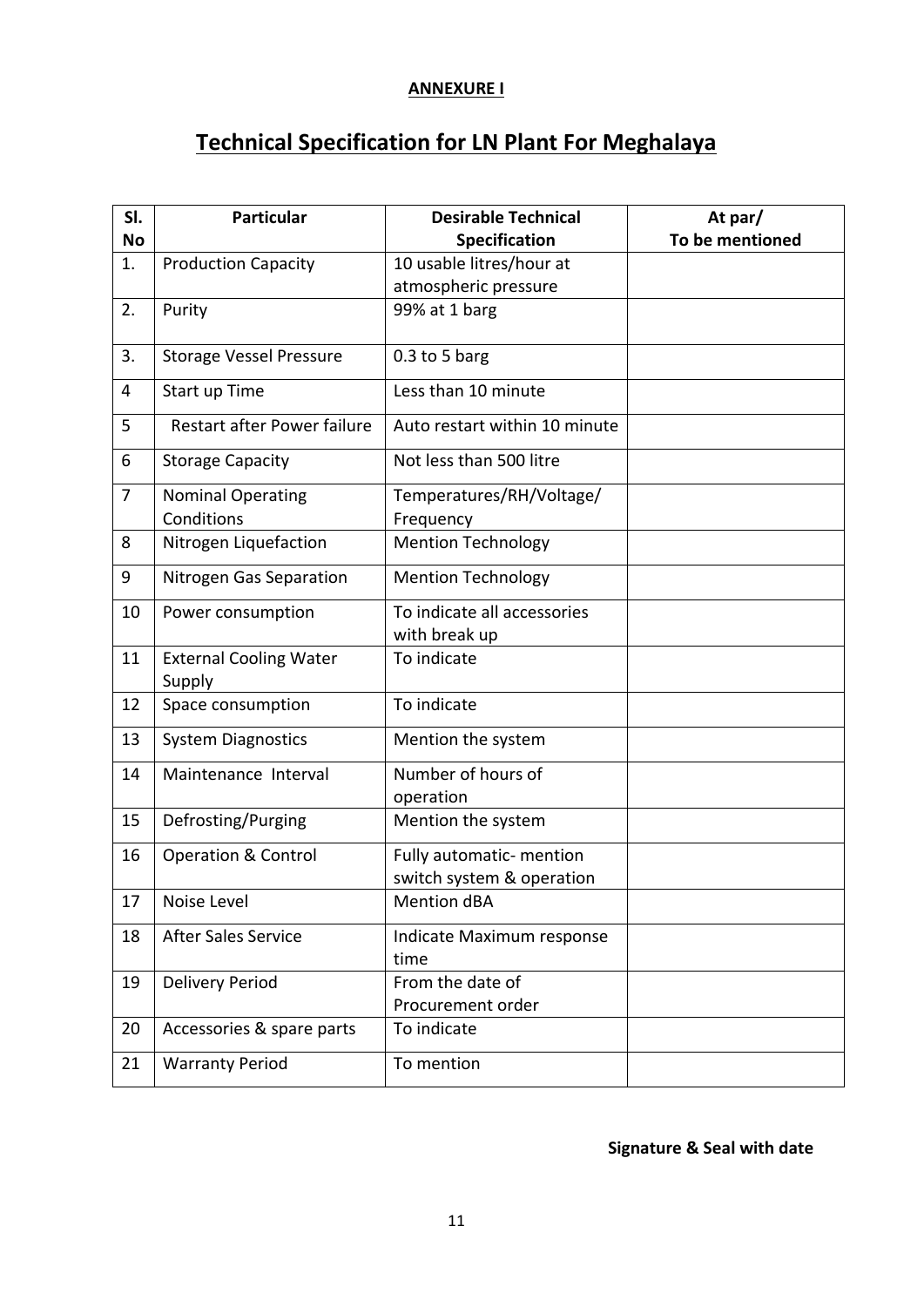### **ANNEXURE II**

# **Detail Declaration**

# **(To be filled and submitted by the Bidder)**

| Sl.No | <b>Particular</b>                                                    | To be filled in by the bidder |  |
|-------|----------------------------------------------------------------------|-------------------------------|--|
| 1.    | Name & Address of the bidder /Company/<br>Firm/Supplier              |                               |  |
| 2.    | Telephone Nos. / Fax No./ E-mail / website                           |                               |  |
| 3.    | Date of establishment of the Company /Firm                           |                               |  |
| 4.    | Registration Number if Any (Please attach<br>required certificate)   |                               |  |
| 5.    | Name & address of the Parent Company<br>(in case of Foreign Company) |                               |  |
| 6.    | PAN & GST No                                                         |                               |  |
| 7.    | Earnest Money Deposit (EMD) submitted.                               | YES / NO                      |  |
| 8.    | <b>EMD details</b><br>DD No.                                         |                               |  |
|       | Date:                                                                |                               |  |
|       | Drawn on Bank:                                                       |                               |  |
|       | For Rs                                                               |                               |  |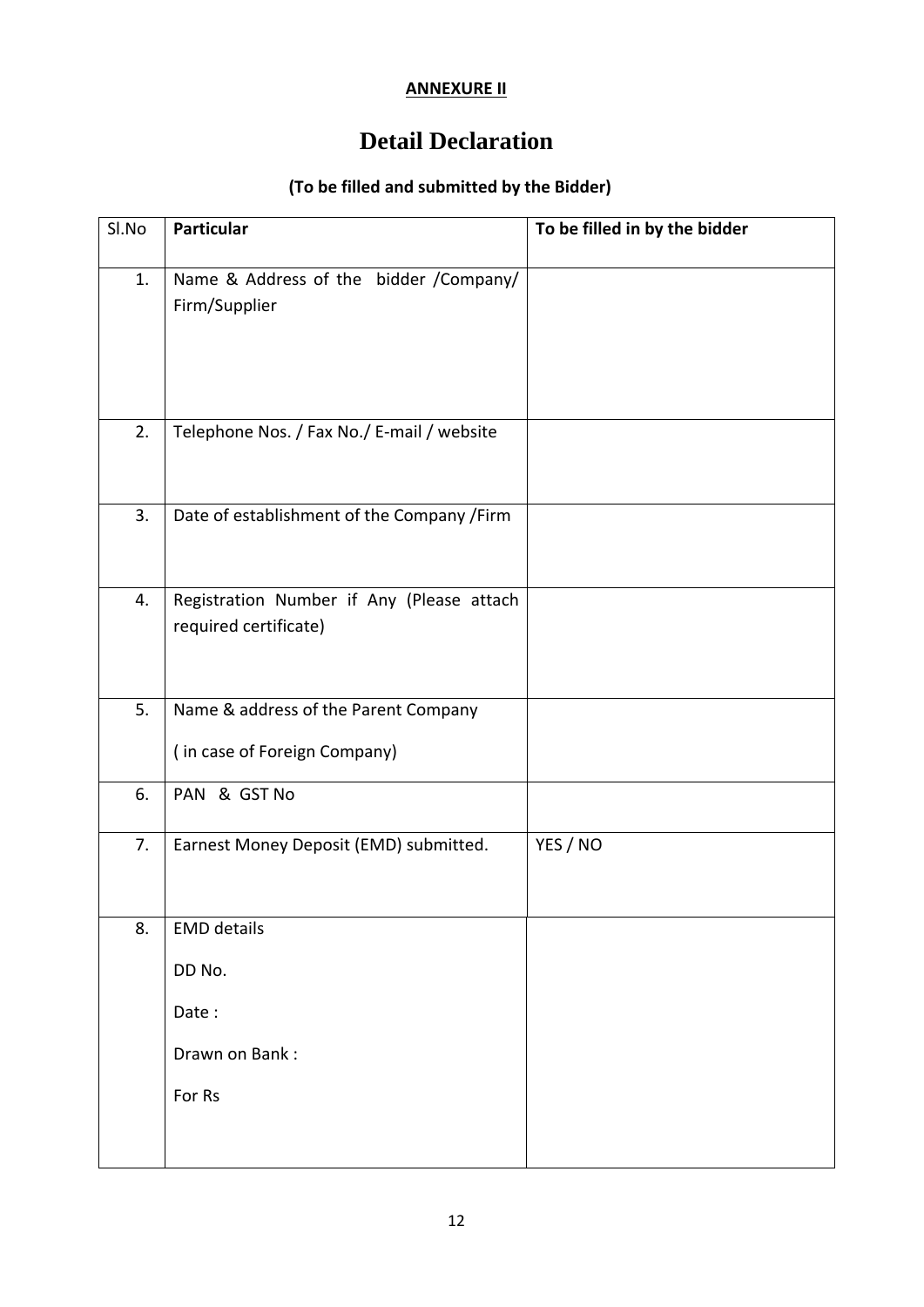| Sl.No | <b>Particular</b>                                                                                                            | To be filled in by the bidder |
|-------|------------------------------------------------------------------------------------------------------------------------------|-------------------------------|
| 9.    | Proof of financial status of the Company/<br>Firm in form of balance sheet/ITR                                               |                               |
| 10    | Detail list of the contract/supply with<br>Govt./Public sector etc. with contact person's<br>name & Tel./cell No. etc if any | Enclose separate list         |
| 11    | Remarks if any                                                                                                               |                               |

**Note: It is mandatory to attach the self attested copy of required certificates/proof with above information.**

**Date & Place (Name & Seal of the authorized signatory of the Company/Firm)**